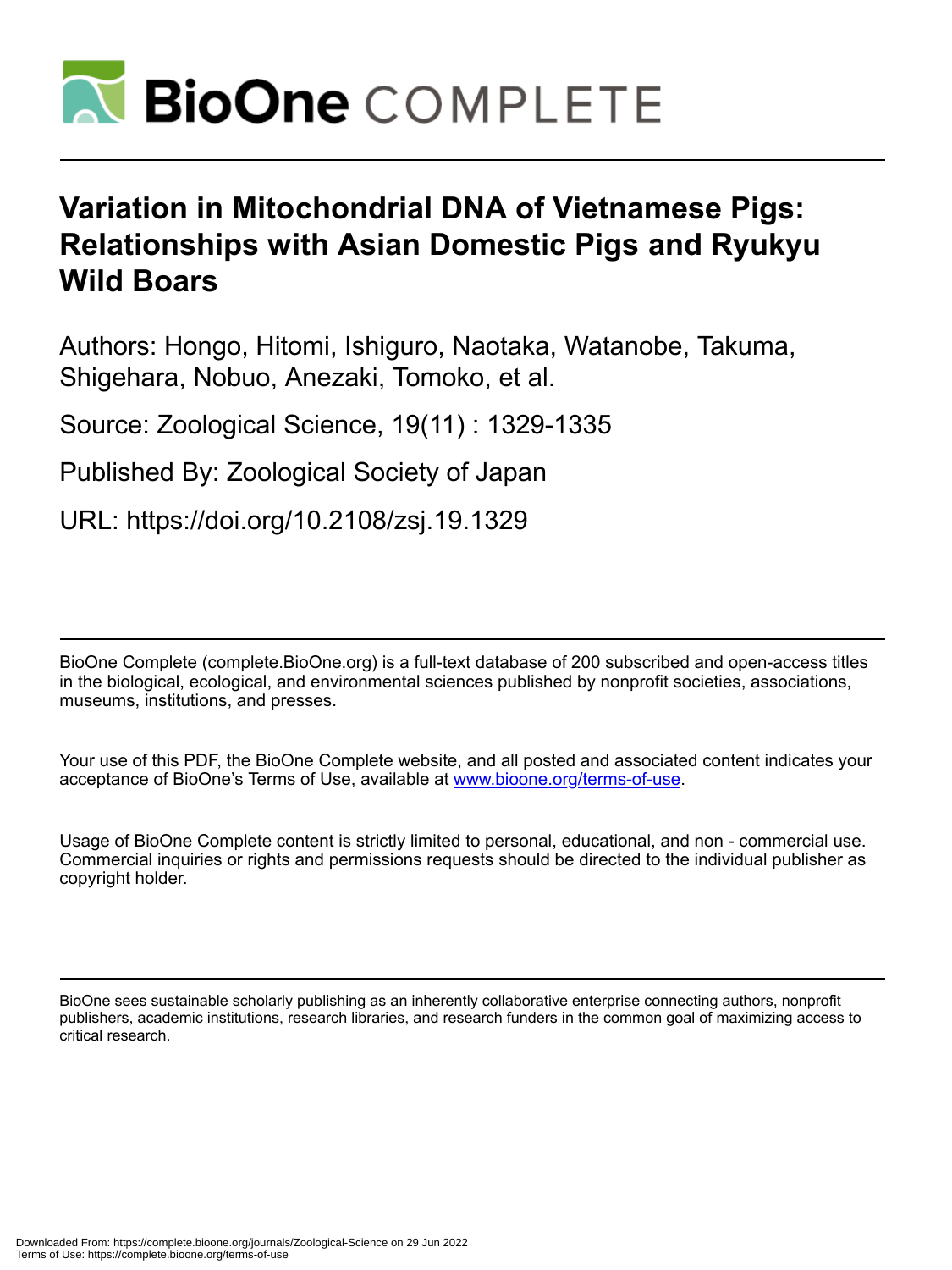# **Variation in Mitochondrial DNA of Vietnamese Pigs: Relationships with Asian Domestic Pigs and Ryukyu Wild Boars**

Hitomi Hongo<sup>1</sup>, Naotaka Ishiguro<sup>2\*</sup>, Takuma Watanobe<sup>2</sup>, Nobuo Shigehara<sup>1</sup>, Tomoko Anezaki<sup>3</sup>, Vu The Long<sup>4</sup>, Dang Vu Binh<sup>5</sup>, Nguyen Trong Tien<sup>5</sup> and Nguyen Huu Nam<sup>5</sup>

 *Primate Research Institute, Kyoto University, Inuyama, Aichi 484-8506, Japan Obihiro University of Agriculture and Veterinary Medicine, Obihiro, Hokkaido 080-8555, Japan Keio University, Tokyo 160-8582, Japan Institute of Archaeology, Hanoi, 61. Phan Chu trinh, Hanoi, Vietnam Hanoi Agricultural University, Gia Lam, Hanoi, Vietnam*

**ABSTRACT**—Mitochondrial DNA (mtDNA) sequences (574 bp) of 30 Vietnamese pigs (large and small) were examined and compared with those of 61 haplotypes from wild boars and domestic pigs from various locations in Asia. The large Vietnamese pigs had genetic links to Ryukyu wild boars in southern Japan. The small Vietnamese pigs were closely related to other East Asian domestic pigs. These results indicate that Vietnamese pigs are genetically diverse and may be descendents of wild and domestic pigs from other regions of Asia.

**Key words**: genetic variation, mitochondrial DNA, phylogeography, Ryukyu wild boar, *Sus scrofa*

# **INTRODUCTION**

Wild boars (*Sus scrofa*) inhabit wide areas of Asia, Europe and North Africa, and include about 27 subspecies (Herre and Rohrs, 1977)**.** Domestic pigs in Asia and Europe have been independently domesticated from different wild boar subspecies (Giuffra *et al*., 2000; Watanabe *et al*., 1985). Several wild boar subspecies inhabit East Asia, where domestication of pigs from local populations of wild boars occurred repeatedly from 6000 to 9000 years ago (Xu, 1950). In China and Vietnam, well-known domestic pigs such as Meishan, Jinhuas and Mong Cai have been established and used as a genetic source to develop pig breeds (Lan and Shi 1993; Watanabe *et al*., 1985). Vietnam is thought to be one of the points of origin of Asian domestic pigs. Vietnamese pigs show a remarkable diversity of serum amylase polymorphisms (Kurosawa *et al*., 1998).

Two subspecies of wild boar now inhabit Japan: the Japanese wild boar (*S. s. leucomystax*), on the Japanese main islands (Honshu, Shikoku and Kyushu); and the Ryukyu wild boar (*S. s. riukiuanus*), found only on several islands of southwestern Japan and the Ryukyu Islands

FAX. +81-155-49-5394. E-mail: ishiguro@obihiro.ac.jp

(Amami-Oshima, Kakeroma, Tokunoshima, Okinawa, Iriomote and Ishigaki Islands). These 2 subspecies are distinguishable by blood groups, protein polymorphisms (Kurosawa *et al*., 1984; Kurosawa and Tanaka, 1988), and restriction fragment length polymorphisms (RFLPs) of mitochondrial DNA (mtDNA) (Watanabe *et al.*, 1985). Ryukyu wild boars are also distinguished from Japanese wild boars and East Asian domestic and wild pigs by analysis of mtDNA control and cytochrome *b* (*cytb*) regions (Watanobe *et al.,* 1999). Despite the fact that the Ryukyu Islands are located between Taiwan and Kyushu Island, Japan, no wild boar genetically related to Ryukyu wild boars has been identified in Taiwan or the Asian continent (Watanobe *et al.,* 1999, 2001). The origin of the Ryukyu wild boar is still controversial.

We examined pig skeletons stored at 2 Vietnamese research institutes. These pig skeletons were morphologically classified into 2 size groups: large and small. In the present study, to assess the genetic backgrounds of these skeletons, we examined their morphological characters and mtDNA sequence. We found that large and small Vietnamese pigs have genetic links to the Ryukyu wild boar and East Asian domestic pigs, respectively. Here, we describe the phylogenetic relationships among the Ryukyu wild boar, \* Corresponding author: Tel. +81-155-49-5391; East Asian domestic pigs and Vietnamese pigs.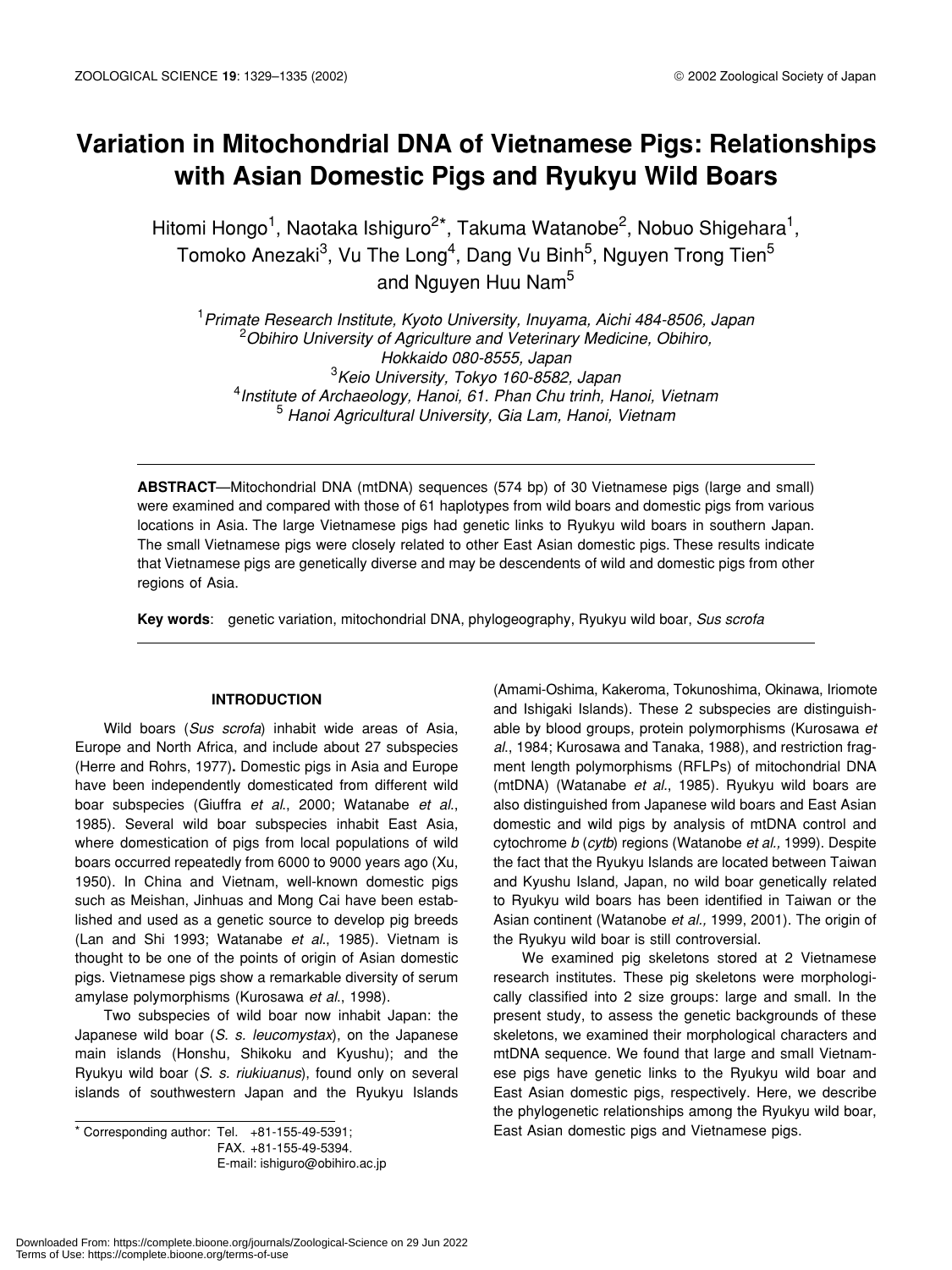#### **MATERIALS AND METHODS**

#### **Pig samples and morphological measurement**

Samples were taken from 30 pig skeletons stored at the Hanoi Agricultural University and at the Anthropology section of the Institute of Archaeology of the Academy of Science in Hanoi. The specimens were designated as large or small based on skeleton sizes. To compare the body size of pigs, the occlusal length and greatest breadth of the mandibular third molar  $(M_3)$  were measured by digital calipers (Table 1). When  $M_3$  was broken or missing, other mandibular or maxillary molars were measured (samples 19 and 20, AI 2, 3, 7, and 8). Samples for DNA analysis were taken from the rami of the mandibles. The specimens of the Hanoi Agricultural University were purchased on January 7, 1997, in Ba Vi Village, Ba Vi County, Ha Tay Province, near Hanoi, by a group of Japanese and Vietnamese researchers (Yamamoto *et al.*, 1998). Although the exact origin of these bones is not known, they all appear to have been taken from recently hunted or slaughtered animals. Twenty sub-adult or adult animals (older than about 18 months) from this collection were used.

Samples stored at the Anthropology section of the Institute of Archaeology in Hanoi consisted of 10 pig skulls (7 native wild and 3 domestic) collected by one of the present authors (VTL). The wild boars (samples AI 1–5, 9, and 10) were hunted in various localities in northern Vietnam, and the 3 domestic pig skulls (sample AI 6–8) were collected near Hanoi.

Thirteen other pig samples (1 Turkish wild boar, 5 Taiwanese wild boars, and 7 Korean wild boars) were used in constructing the mtDNA database used in this study.

#### **DNA extraction**

DNA was extracted from a total of 43 pig specimens (20 from Hanoi Agricultural University, 10 from the Institute of Archaeology in Hanoi, and 13 from Turkey, Taiwan and Korea). Genomic DNA was isolated from 0.5 to 1.0 g of bone powder, as described elsewhere (Watanobe *et al*., 2001). Extracted DNA was directly used as polymerase chain reaction (PCR) templates.

#### **PCR and direct sequencing of mtDNA**

The mtDNA control region was amplified by PCR using primer sets A, B and C, designed from the mtDNA control region to amplify 258-, 305- and 229-bp segments, respectively, of the control region (Watanobe *et al*., 2001): primer set A, mitL76 (5'-AATATGCGACC-CCAAAAATTTAACCATT<sup>130</sup>) and mitH62 (5'-CCTGCCAAGCGGG-TTGCTGG351); primer set B, mitL119 (5'-CAGTCAACATGCG-TATCACC<sup>301</sup>) and mitH124 (5'-ATGGCTGAGTCCAAGCATCC<sup>567</sup>); primer set C, mitL104 (5'-TGGACTAGTGACTAATCAGCCCAT<sup>518</sup>) and mitH106 (5'-ACGTGTACGCACGTGTACGC<sup>704</sup>). DNA was first activated with AmpliTaq Gold (Applied Biosystems, Foster City, CA): denaturating at 95°C for 10 min, annealing at 57°C for 1 min, and extension at 72°C for 1 min. This was followed by 50 cycles of denaturation at 94°C for 30 sec, annealing at 57°C for 30 sec, and extension at 72°C for 1 min. The PCR products were purified using a Centricon 100 micro-concentrator (Millipore, Bedford, MA), and were sequenced on an Applied Biosystems 377 DNA sequencer with BigDye Terminator Cycle Sequencing Kits (Applied Biosystems, Foster City, CA). Nucleotide sequences of 574 bp were formed by connecting the 3 DNA fragments amplified by A, B and C primer sets. The DNA sequences were deposited in the DDBJ/ EMBL/GenBank database (accession nos. AB05306-AB05322).

# **Alignment of DNA sequences and phylogenetic analysis**

The 574-bp DNA sequences from 30 Vietnamese pig samples were constructed from fragments A, B and C, and aligned with 61 haplotypes from a total of 304 samples of wild boars and domestic pigs. The 61 haplotypes included 6 haplotypes from Turkish, Taiwanese and Korean wild boars sequenced in this study and 55 mtDNA haplotypes from a mtDNA database (Watanobe *et al*., 2001). The 304 samples included 122 Japanese wild boars, 13 Ryukyu wild boars, 77 East Asian domestic pigs, 73 European domestic pigs, 3 European wild boars, 3 Northeast Asian wild boars, 1 Turkish wild boar, 5 Taiwanese wild boars, and 7 Korean wild boars. All mtDNA sequences were aligned using GENETYX-MAC software Version 10 (Software Development Co., Tokyo, Japan).

Phylogenetic trees were constructed by the neighbor-joining (NJ) method (Saitou and Nei, 1987) using the PHYLIP program package, version 3.572 (Felsenstein, 1995), and by the maximum parsimony (MP) method using MEGA version 1.0. In the NJ tree, the numbers of nucleotide substitutions per site between haplotypes was estimated using the two-parameter method (Kimura, 1980). The confidence of each branch in the phylogeny was estimated after 1000 bootstrap replications (Felsenstein, 1985). The MP tree was constructed by the branch-and-bound searching method (Kumar *et al.*, 1993), with bootstrap values calculated after 100 replications.

Corrected genetic differences (DA: Nei 1987) between pig groups were calculated using the equation  $D_A=D_{XY}-(D_X+D_Y)/2$ , where  $D_{XY}$  is the average pairwise nucleotide difference between pig groups X and Y, and  $D_X$  and  $D_Y$  are average pairwise nucleotide differences within pig groups X and Y, respectively. The significance of differences between pig groups was tested using 1000 permutations in the ARLEQUIN program package, version 2000 (Schneider *et al.,* 2000).

#### **RESULTS**

#### **Morphological analysis**

When the 30 Vietnamese pig skeletons were divided into groups of large and small pigs, the large pigs were found to be similar in size to wild boars found in East Asia. The large pigs had occlusal lengths of mandibular third molars  $(M_3)$  ranging from approximately 34.6 mm to 44.5 mm (Table 1), which is similar in size to the wild boars of the Middle East (Flannery, 1983; Hongo and Meadow, 1998). The occlusal length of  $M_3$  of the smaller pigs ranged from approximately 23.5 mm to 29.2 mm. The size of  $M_3$  of the smaller Vietnamese pigs was similar to that of male and female Ryukyu wild boars (Table 1). However, the small Vietnamese pigs had narrow, straight frontal bones (Fig. 1). Reduction in body size and shortening of the cranium, especially of the teeth, is a characteristic of domestication (Flannery, 1983), suggesting that the small Vietnamese pigs are either primitive breed of domestic pigs or a small wild boar.

# **Genetic relationship of Vietnamese pigs with other wild boars and domestic pigs**

DNA analysis of the 574-nucleotide sequences from a total of 43 individuals revealed 17 Vietnamese haplotypes (Viet 1 to 17), and 6 Korean, Taiwanese and Turkish wild boar haplotypes (Nos. 56 to 61). Fig. 2 shows nucleotide sequences of these haplotypes aligned with those of the representative haplotypes of domestic pigs and wild boars from various localities (Watanobe *et al*., 2001). Most haplotypes were found in 1 or 2 specimens, but haplotypes Viet 5 and Viet 17 were found in 8 and 4 specimens, respec-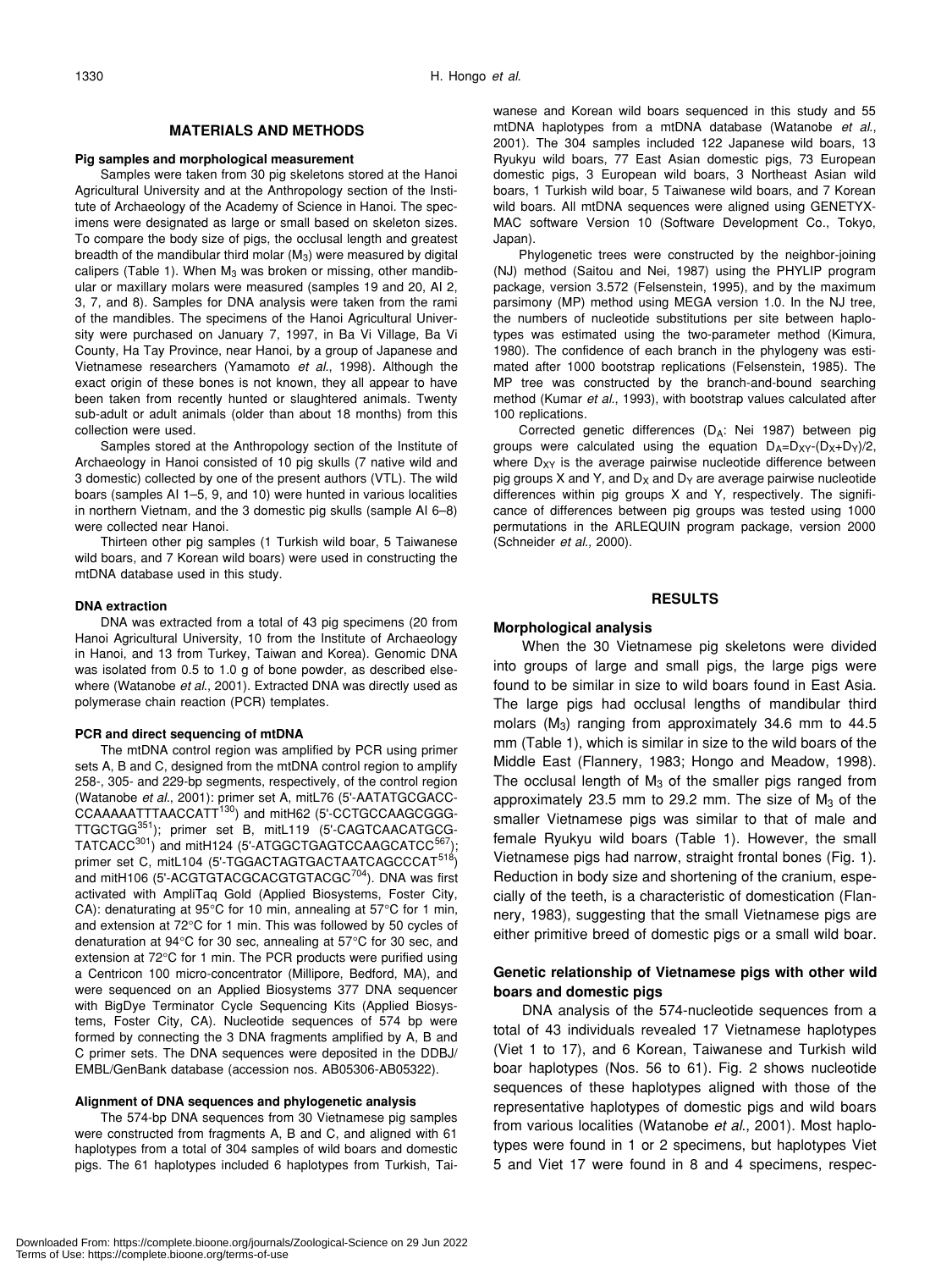| Location or Source                               | Sample                  | $M_3$           | $M_3$       | Size  | Wild (W) or        | Sex         | <b>DNA</b>              |
|--------------------------------------------------|-------------------------|-----------------|-------------|-------|--------------------|-------------|-------------------------|
|                                                  | No.                     | length          | breadth     |       | domestic(D)        |             | haplotype <sup>2)</sup> |
|                                                  |                         |                 |             |       | group <sup>1</sup> |             |                         |
| Hanoi Agricultural University (20 pig bones)     |                         |                 |             |       |                    |             |                         |
|                                                  | 1                       | 23.5            | 12.2        | small | D                  | М           | Viet 6                  |
|                                                  | $\overline{\mathbf{c}}$ | 24.2            | 12.9        | small | D                  | F           | Viet 9                  |
|                                                  | 3                       | 29.2            | 13.7        | small | D                  | F           | Viet 1                  |
|                                                  | 4                       | 27.7            | 12.8        | small | D                  | F           | Viet 5                  |
|                                                  | 5                       | 26.4            | 13.3        | small | D                  | F           | Viet 5                  |
|                                                  | 6                       | 24.7            | 12.7        | small | D                  | м           | Viet 11                 |
|                                                  | $\overline{7}$          | 24.3            | 12.1        | small | D                  | ${\sf M}$   | Viet 9                  |
|                                                  | 8                       | 23.9            | 14.3        | small | D                  | F           | Viet 5                  |
|                                                  | 9                       | 25.3            | 13.5        | small | D                  | М           | Viet 5                  |
|                                                  | 10                      | 25.2            | 12.7        | small | D                  | м           | Viet 5                  |
|                                                  | 11                      | 25.2            | 12.9        | small | D                  | М           | Viet 3                  |
|                                                  | 12                      | 26.0            | 13.3        | small | D                  | F           | Viet 8                  |
|                                                  | 13                      | 23.6            | 13.0        | small | D                  | M           | Viet 5                  |
|                                                  | 14                      | 26.6            | 13.5        | small | D                  | F           | Viet 10                 |
|                                                  | 15                      | 26.7            | 13.2        | small | D                  | M           | Viet 5                  |
|                                                  | 16                      | 37.3            | 20.2        | large | W                  | F           | Viet 12                 |
|                                                  | 17                      | 42.1            | 17.7        | large | W                  | F           | Viet 17                 |
|                                                  | 18                      | ND <sup>5</sup> | 21.4        | large | W                  | M           | Viet 17                 |
|                                                  | 19                      | $22.2^{3}$      | $16.0^{3}$  | large | ND <sup>5</sup>    | F           | Viet 17                 |
|                                                  | 20                      | $23.2^{4}$      | $15.9^{4)}$ | small | ND <sup>5</sup>    | $\mathsf F$ | Viet 5                  |
| Institute of Archaeology in Hanoi (10 pig bones) |                         |                 |             |       |                    |             |                         |
|                                                  | Al1                     | 40.5            | 18.0        | large | W                  | F           | Viet 15                 |
|                                                  | Al <sub>2</sub>         | $38.9^{4}$      | $22.7^{4}$  | large | ND <sup>5</sup>    | F           | Viet 13                 |
|                                                  | AI3                     | $24.5^{6}$      | $21.2^{6}$  | large | ND <sup>5</sup>    | М           | Viet 17                 |
|                                                  | AI4                     | 44.5            | 18.5        | large | W                  | M           | Viet 12                 |
|                                                  | AI <sub>5</sub>         | 43.9            | 19.6        | large | W                  | М           | Viet 14                 |
|                                                  | AI6                     | 24.1            | 13.1        | small | D                  | М           | Viet 2                  |
|                                                  | AI7                     | ND <sup>5</sup> | $12.0^{3}$  | small | ND <sup>5</sup>    | F?          | Viet 7                  |
|                                                  | Al8                     | ND <sup>5</sup> | $9.4^{7}$   | small | ND <sup>5</sup>    | M?          | Viet 4                  |
|                                                  | AI9                     | 34.6            | 18.6        | large | W                  | F           | Viet 16                 |
|                                                  | Al10                    | 40.9            | 18.2        | large | W                  | ${\sf M}$   | Viet 14                 |
| Modern S. s. riukiuanus <sup>8)</sup>            |                         | 28.6            | 13.3        |       | W                  | ${\sf M}$   |                         |
| Modern S. s. riukiuanus <sup>8)</sup>            |                         | 26.8            | 13.6        |       | W                  | F           |                         |

**Table 1.** Pig bone samples from Vietnam

 $\frac{1}{10}$  Based on morphological measurements, bone samples were designated as belonging to Wild (W) or domestic pig (D) groups.

<sup>2)</sup> DNA haplotypes shown in Fig. 3.<br><sup>3)</sup> Measurements of mandibular  $M_2$ .

<sup>4)</sup> Measurements of maxillary M<sub>3</sub>.<br><sup>5)</sup> ND, not determined.<br><sup>6)</sup> Measurements of maxillary M<sub>2</sub>.

<sup>7)</sup> Measurements of mandibular M<sub>1</sub><br><sup>8)</sup> Measurements of modern Ryukyu wild boars are shown for comparison.

# tively.

The NJ relationship among the 17 Vietnamese haplotypes and 61 haplotypes from other parts of the world showed 2 major clusters: Asian (69.5% bootstrap value) and European (69.5% bootstrap value) (Fig. 3). The Asian cluster was divided into the Ryukyu lineage and East Asian lin-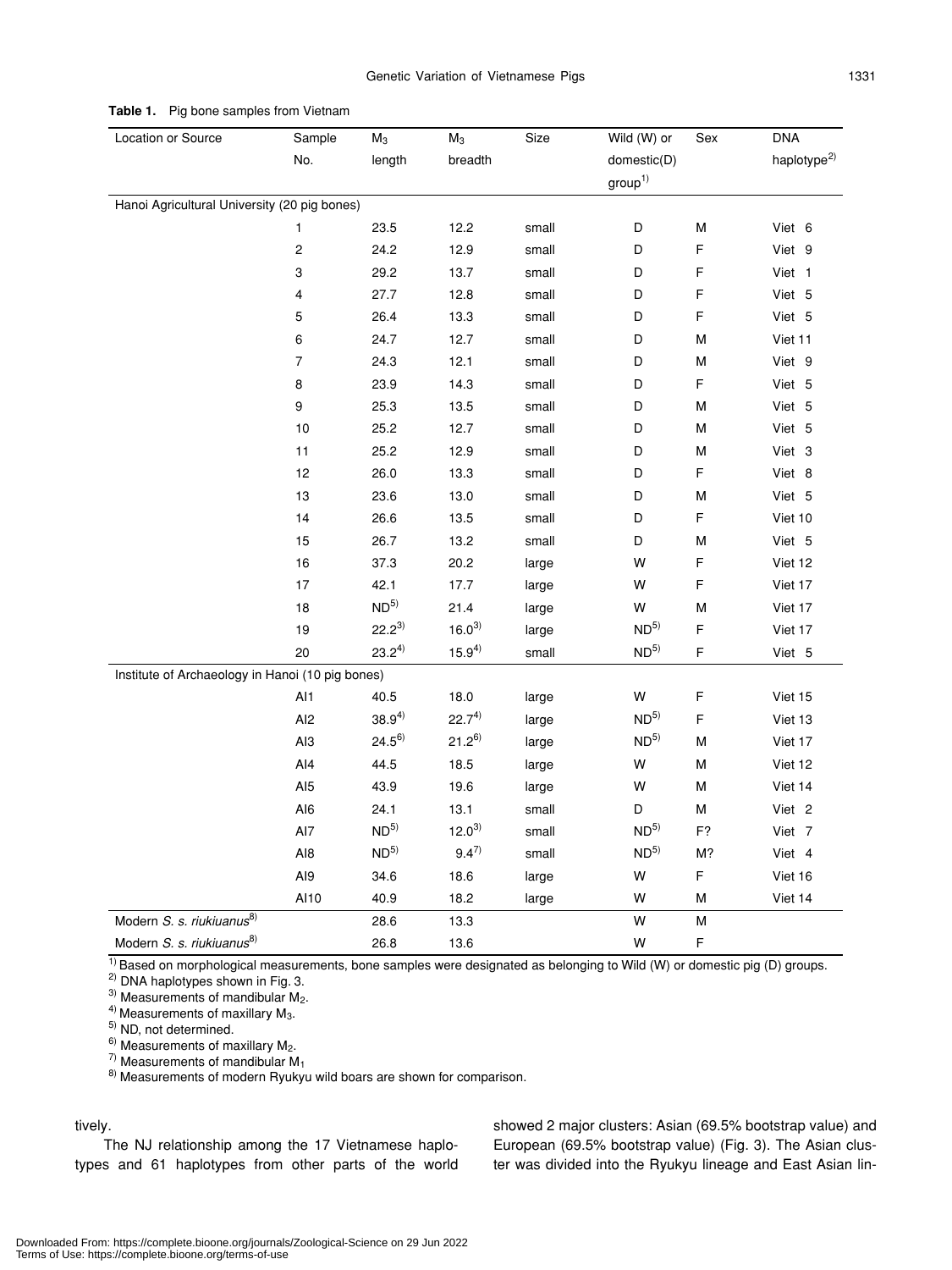

**Fig. 1.** Photograph of pig skulls stored at Hanoi Agricultural University. Note the difference in overall size of large (L) and small (S) specimens.

eages containing East Asian domestic pigs, Northeast Asian wild boars, Japanese wild boars, Taiwanese wild boars and Korean wild boars. Although bootstrap values for the Ryukyu wild boar (11.4%) and the East Asian lineage (10%) were very low (Fig. 3), the same cluster of Ryukyu wild boars with 10% bootstrap values was obtained by maximum parsimony (MP) analysis (data not shown). The separation of the Asian cluster into Ryukyu and East Asian lineages was also performed in our previous study (Watanobe *et al*., 2001). When the NJ tree was constructed from the present data set without the 17 Vietnamese haplotypes, the bootstrap value of the Ryukyu wild boar lineage was 68%.

The 17 Vietnamese haplotypes were distributed across 5 of the 6 groups in the Asian cluster: Viet 1 to Viet 9 in the East Asian domestic pig group; Viet 12 to Viet 16 in the Ryukyu wild boar group; Viet 17 in the Korean wild boar group; Viet 10 in the Northeast Asian wild boar group; and Viet 11 in the Taiwanese wild boar group. No Vietnamese haplotype was included in the Japanese wild boar group.

The DNA haplotypes of the large Vietnamese specimens were mostly in the Ryukyu wild boar lineage, whereas those of the small specimens were mostly in the East Asian domestic pig lineage (Fig. 3). To further examine this correlation, pairwise genetic differences between 7 pig groups (excluding Korean wild boar group) were compared (Table 2). The large Vietnamese pigs were most closely related to the Ryukyu wild boar group (2.926), whereas the small Vietnamese pigs were closest to the East Asian pig group (0.321).

| -1<br>16                                                                                                                                                                                                          | Haplotypes 5180836<br>739567178923560187<br>46<br>ብ 6<br>524<br>709756352<br>A - - TTGCTTTATTGCCTCCAGCCGTATTAATCTTATTGCCGATGCTGACCCATAG<br>$1 - 1$ , $1 - 2$ , $2 - 3$ , $3 - 4$ , $4$ , $5 - 4$ , $6 - 5$ , $7 - 6$ , $8 - 6$ , $9 - 6$ , $1 - 6$ , $1 - 6$ , $1 - 6$ , $1 - 6$ , $1 - 6$ , $1 - 6$ , $1 - 6$ , $1 - 6$          | -5.<br>2 | Origins<br>Japanese wild boar |
|-------------------------------------------------------------------------------------------------------------------------------------------------------------------------------------------------------------------|-----------------------------------------------------------------------------------------------------------------------------------------------------------------------------------------------------------------------------------------------------------------------------------------------------------------------------------|----------|-------------------------------|
| 21<br>23<br>40<br>54                                                                                                                                                                                              | $-$ - $ \cdots$ $\cdots$ $\cdots$ $\cdots$ $\cdots$ $\cdots$ $\cdots$ $\cdots$ $\cdots$ $\cdots$ $\cdots$ $\cdots$ $\cdots$ $\cdots$ $\cdots$ $\cdots$ $\cdots$ $\cdots$ $\cdots$ $\cdots$ $\cdots$ $\cdots$ $\cdots$ $\cdots$ $\cdots$ $\cdots$ $\cdots$ $\cdots$ $\cdots$ $\cdots$ $\cdots$ $\cdots$ $\cdots$ $\cdots$ $\cdots$ |          | European wild boar            |
| -56                                                                                                                                                                                                               | $GC-CTCGACCCATG-G$ . Turkish wild boar                                                                                                                                                                                                                                                                                            |          |                               |
| 57<br>58<br>59                                                                                                                                                                                                    | $-$ - $ \cdots$ $\cdots$ $\cdots$ $\cdots$ $\cdots$ $\cdots$ $\cdots$ $\cdots$ $\cdots$ $\cdots$ $\cdots$ $\cdots$ $\cdots$ $\cdots$ $\cdots$ $\cdots$ $\cdots$ $\cdots$ Taiwanese wild boar                                                                                                                                      |          |                               |
| 60<br>61                                                                                                                                                                                                          | . - - T T T A C G . C . T . A . C G .                                                                                                                                                                                                                                                                                             |          |                               |
| Viet 1<br>Viet<br>$\overline{2}$<br>3<br>Viet<br>Viet 4<br>5<br><b>Viet</b><br>Viet<br>6<br>Viet<br>Viet 8<br>Viet<br>- 9<br>Viet 10<br>Viet 11<br>Viet 12<br>Viet 13<br>Viet 14<br>Viet 15<br>Viet 16<br>Viet 17 | $-$ - $ \cdots$ $\cdots$ $\cdots$ $\cdots$ $\cdots$ $\cdots$ $\cdots$ $\cdots$ $\cdots$ $\cdots$ $\cdots$ $\cdots$ $\cdots$ $\cdots$ $\cdots$ $\cdots$ $\cdots$ $\cdots$ $\cdots$ $\cdots$ $\cdots$ $\cdots$ $\cdots$ $\cdots$ $\cdots$ $\cdots$ $\cdots$ $\cdots$ $\cdots$ $\cdots$ $\cdots$ $\cdots$ $\cdots$ $\cdots$ $\cdots$ |          |                               |

**Fig. 2.** Variability of the partial mitochondrial DNA control region (574 bp). The 17 haplotypes (Viet 1 -17) from 30 Vietnamese pigs are aligned with the 6 representative haplotypes of Asian pig groups and 6 haplotypes from Korean, Taiwanese and Turkish wild boars identified in this study. Nucleotide positions are numbered according to the complete pig mtDNA described by Ursing and Arnason (1998). Dots indicate nucleotide identity with Japanese wild boar haplotype 1.

### Nucleotide positions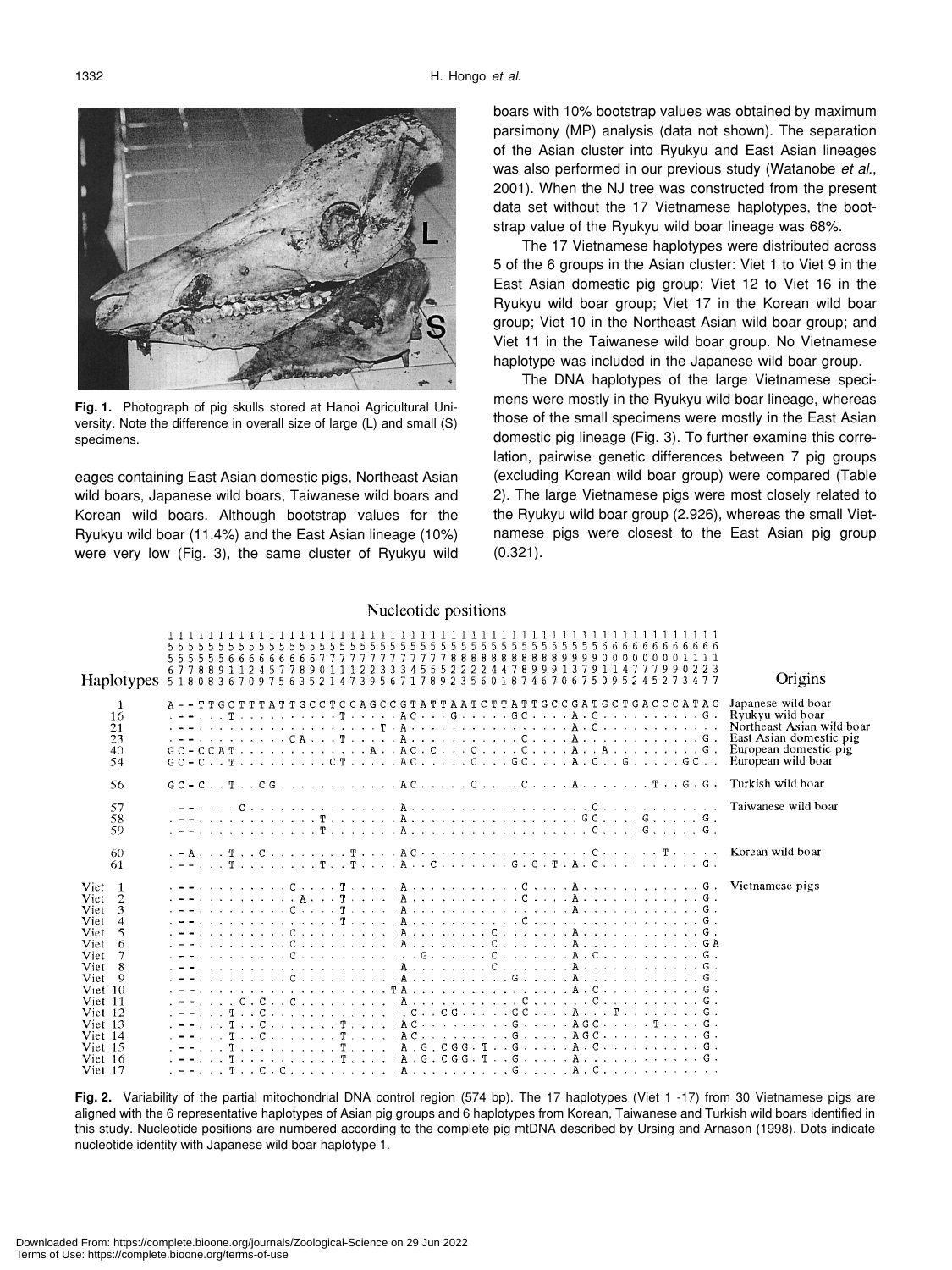

Fig. 3. Phylogenetic tree constructed by the NJ method using 574-bp fragments of the mtDNA control region for 17 Vietnamese pig haplotypes and 61 haplotypes from pig populations in various localities. Haplotype numbers (bold numbers) are the same as in Fig. 2 and a previous study (haplotypes 1 to 55 of Watanobe *et al.*, 2001). The size of the Vietnamese pigs (L, Large; S, Small) is indicated in parentheses following the haplotype number. Bootstrap resampling was performed 1000 times, and resulting bootstrap probabilities greater than 50% are shown on the corresponding branches. Code numbers of the haplotypes are written in parentheses when they fall on the same branch as Vietnamese pig haplotypes.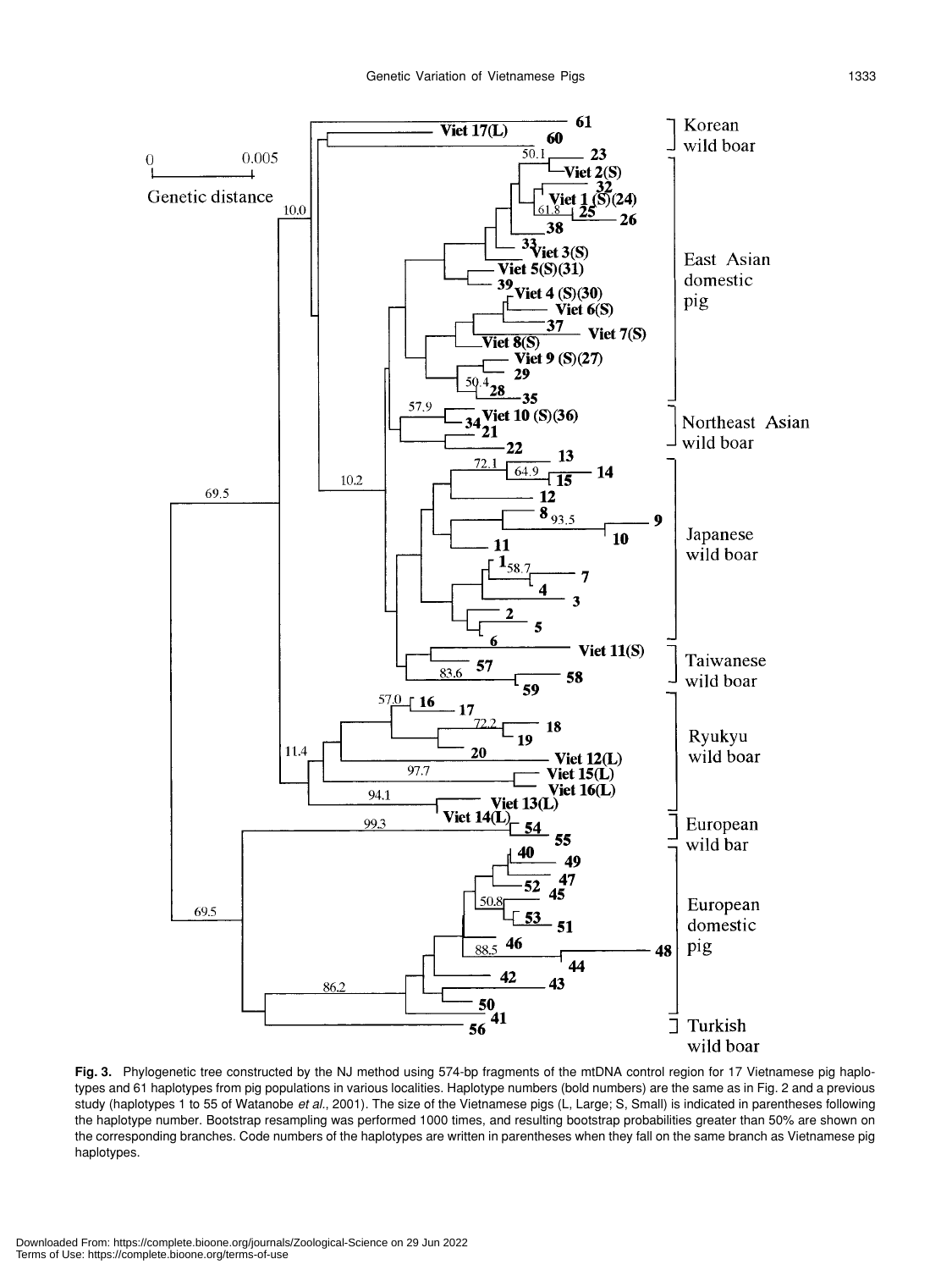**Table 2.** Average pairwise genetic differences between pig groups

| Pig group                   |          | 2         | 3        | 4        | 5        | 6        |           |
|-----------------------------|----------|-----------|----------|----------|----------|----------|-----------|
| 1 Ryukyu wild boar          | 2.077    | $11.471*$ | $9.515*$ | 10.386*  | 11.269*  | 10.658*  | $7.201*$  |
| 2 Taiwanese wild boar       | 8.933*   | 3.000     | $6.951*$ | 4.720*   | 5.904*   | $6.358*$ | $9.800*$  |
| 3 East Asian pig            | 6.838*   | $3.813*$  | 3.277    | $5.303*$ | $6.855*$ | 3.451    | 8.951*    |
| 4 Northeast Asian wild boar | $7.647*$ | $1.520*$  | 1.964*   | 3.400    | 4.299    | 4.926*   | 8.855*    |
| 5 Japanese wild boar        | $8.247*$ | $2.420*$  | $3.232*$ | 0.615    | 3.968    | $6.524*$ | $10.102*$ |
| 6 Vietnamese pig (S size)   | $8.128*$ | $3.367*$  | $0.321*$ | 1.735*   | $3.049*$ | 2.982    | $9.057*$  |
| 7 Vietnamese pig (L size)   | $2.926*$ | $5.064*$  | 4.076*   | $3.918*$ | 4.882*   | 4.330*   | 6.473     |

Above diagonal : Average number of pairwise differences between pig groups  $(D_{XY})$ 

Diagonal elements : Average number of pairwise differences within pig groups  $(D_X)$ 

Below diagonal : Corrected average pairwise difference between pig groups  $(D_{XY}-(D_{X}+D_{Y})/2)$ 

Asterisks on the numbers indicate significant difference (P<0.05).

#### **DISCUSSION**

The large and small skeletons obtained from 2 research Institutes in Hanoi were genetically classified into 2 groups by mtDNA sequence analysis: the large pigs were found to be wild boars related to Ryukyu (Viet 12–16) and Korean wild boars (Viet 17); and the small pigs were mostly related to East Asian domestic pigs, including 2 haplotypes of Northeast Asian wild boar (Viet10) and Taiwanese wild boar (Viet11) (Fig. 3). The large Vietnamese wild boars were genetically distinct from small Vietnamese pigs and East Asian domestic pigs that originated from Chinese domestic pigs and related pigs in our mtDNA haplotype database. In a mtDNA polymorphism study, Lan and Shi (1993) found that the genetic distance between Yunnan native pigs in China and Vietnamese pigs is comparatively large, although southwest China and Vietnam are closely connected geographically. Their results are consistent with the present findings, indicating that Vietnamese pigs, including wild and domestic pigs, possess remarkable genetic diversity.

The present study has demonstrated for the first time that some Vietnamese wild boars are genetically linked to Ryukyu wild boars. The Ryukyu wild boars were once considered to be a feral population of early East Asian domestic pigs that had been brought to the Ryukyu Islands in prehistoric times (Naora, 1937; Semba, 1960; Hayashida, 1960). Based on morphological characters, Imaizumi (1973) reported that Ryukyu wild boars may be a relic of the continental pig population, as are some other endemic species on the Ryukyu Islands. The present results support Imaizumi's hypothesis that Ryukyu wild boars are a unique species established on isolated Ryukyu Islands. The Ryukyu Islands were connected to the Chinese continent several times in the past (Ujiie and Saito, 1974; Kizaki and Ohshiro, 1980; Ujiie, 1986). Although the existence of the Pleistocene land bridge is still debated, some members of the continental fauna, including hominids, likely migrated into the Ryukyu Islands from the continent by way of a land bridge. A calculation of the genetic divergence of Ryukyu wild boars from Vietnamese pig populations could be a useful index for evaluating the zoogeographical connection between the Ryukyu Islands and the continent over time.

Most haplotypes of the small Vietnamese pigs were closely related to those of the East Asian domestic pig groups (Fig. 3, Table 2). This finding suggests that the small Vietnamese pigs are domestic pigs. If so, there are 2 possibilities: 1) they were domesticated locally in Vietnam; and 2) they were introduced from neighbouring areas such as southwest China. European and East Asian domestic pigs have been clearly shown to be derived from different wild populations (Giuffra *et al.*, 2000). Vietnamese pigs, including wild and domestic pigs, may share a common ancestor with other East Asian pigs (Fig. 3). Further morphological and genetic analyses of Vietnamese pigs will provide important information about the history of domestication of pigs in East Asia.

# **ACKNOWLEDGEMENTS**

This study was supported by grants from the Ministry of Education, Science, Sports and Culture of Japan (Grant-in-Aid for COE Research No.10CE2005 and Grant-in-Aid for Scientific Research on Priority Areas (A), No. 1112101). We are grateful to Prof. Yoshio Yamamoto (Hiroshima University) and members of the Society for Research on Native Livestock for providing us with the opportunity to analyze pig skeletons stored at the Hanoi Agricultural University. Professor Hayao Nishinakagawa at Kagoshima University kindly allowed one of the authors to measure the modern Ryukyu wild boar mandibles in his collection. We thank Dr. Richard H. Meadow (Harvard University) and Prof. Dr. Hans-Peter Uerpmann (University of Tübingen) for their comments. We also thank the staff of Hanoi Agricultural University and the Institute of Archaeology in Hanoi for their help in carrying out this study.

#### **REFERENCES**

- Felsenstein J (1985) Confidence limits on phylogenies: an approach using the bootstrap. Evolution 39: 783–791
- Felsenstein J (1995) PHYLIP Version 3.572. Eqecutables for PowerMac. University of Washington, Seattle
- Flannery KV (1983) Early pig domestication in the fertile crescent: A retrospective look. In "The Hilly Flanks and Beyond: Essays on the Prehistory of Southwestern Asia". Eds by TC Young, Jr,